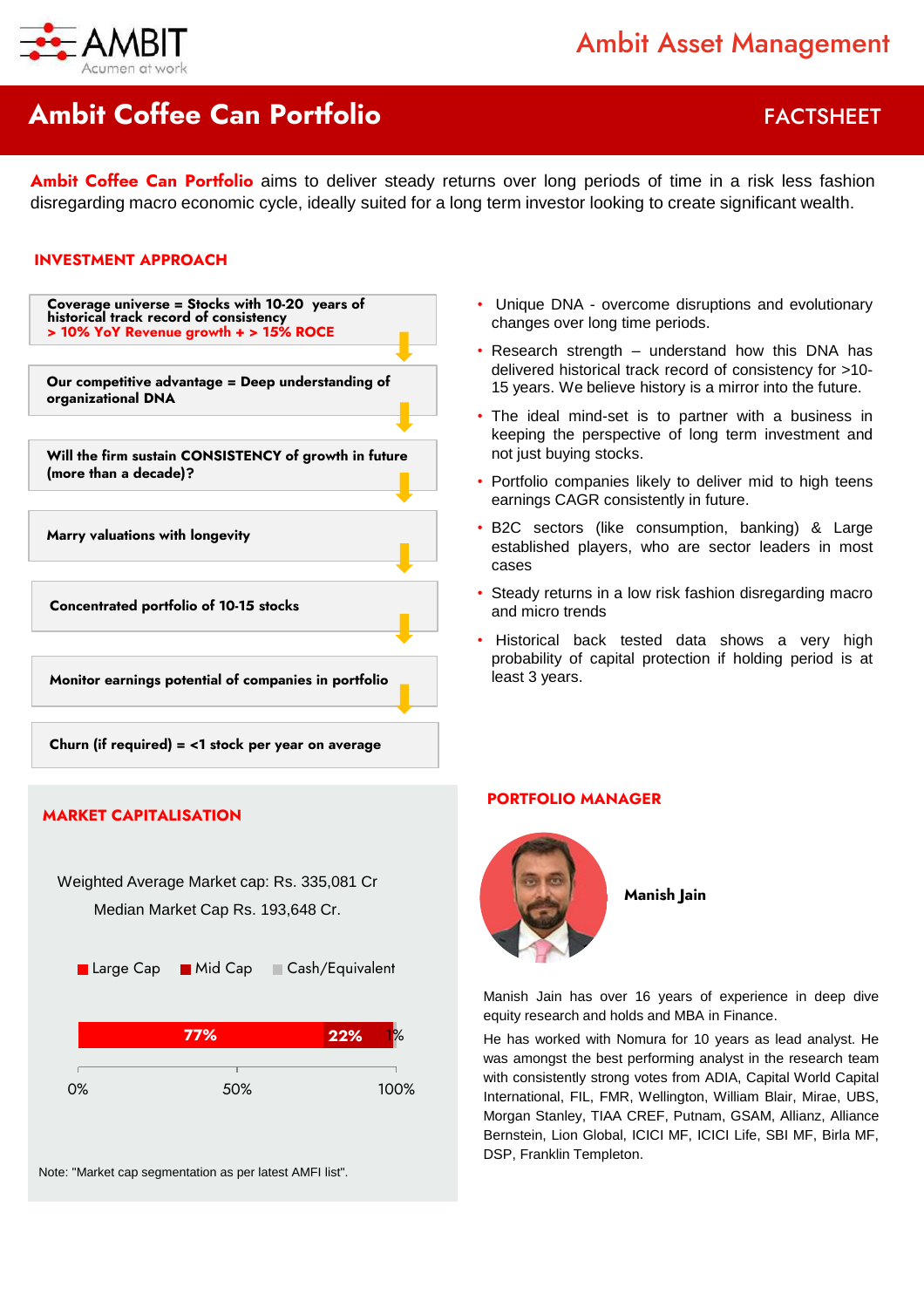

## Ambit Asset Management

#### SECTOR WISE HOLDINGS



#### MONTHLY NAV SINCE INCEPTION



**Top 5 Holdings:** Asian Paints Ltd, ICICI Bank, Tata Consultancy Services, HDFC Bank Ltd, Pidilite Industries,

#### PORTFOLIO STATISTICS

|                            | P/E         | RoE         | <b>Risk Ratios</b> |             |                 |       |                                |  |
|----------------------------|-------------|-------------|--------------------|-------------|-----------------|-------|--------------------------------|--|
| <b>Particulars</b>         | <b>FY22</b> | <b>FY22</b> | Std. Dev.          | <b>Beta</b> | Sharpe<br>Ratio | Alpha | Max Monthly<br><b>Drawdown</b> |  |
| Ambit Coffee Can Portfolio | 73.9x       | 23.5%       | 15.3%              | 0.6         | 0.8             | 5.1%  | $-17.1%$                       |  |
| Nifty Index                | 22.6x       | 14.9%       | 18.4%              |             | 0.4             |       | $-29.3%$                       |  |

#### PERFORMANCE (%)

| Returns as on 31 <sup>st</sup> May'22 | 1M       | ЗM      | 6M       | 1Y   | 2Y           | 3Y    | <b>5Y</b> | <b>Since</b><br>Inception* |
|---------------------------------------|----------|---------|----------|------|--------------|-------|-----------|----------------------------|
| Ambit Coffee Can Portfolio            | $-5.3\%$ | $-4.3%$ | $-8.2\%$ | 1.4% | <b>19.0%</b> | 16.2% | 16.7%     | 17.6%                      |
| Nifty 50                              | $-3.0\%$ | $-1.2%$ | $-2.3%$  | 6.4% | 31.6%        | 11.6% | 11.5%     | 12.5%                      |
| Peer Average (Largecap MFs)           | $-2.3%$  | $-0.1%$ | $-2.9%$  | 8.4% | 34.1%        | 12.9% | 10.7%     | 11.6%                      |

### CALENDAR YEAR RETURNS (%)



\*Inception Date = 6-Mar-17; Returns as of 31st May, 2022; Returns above 1 year are annualized and all returns are net of fees and expenses